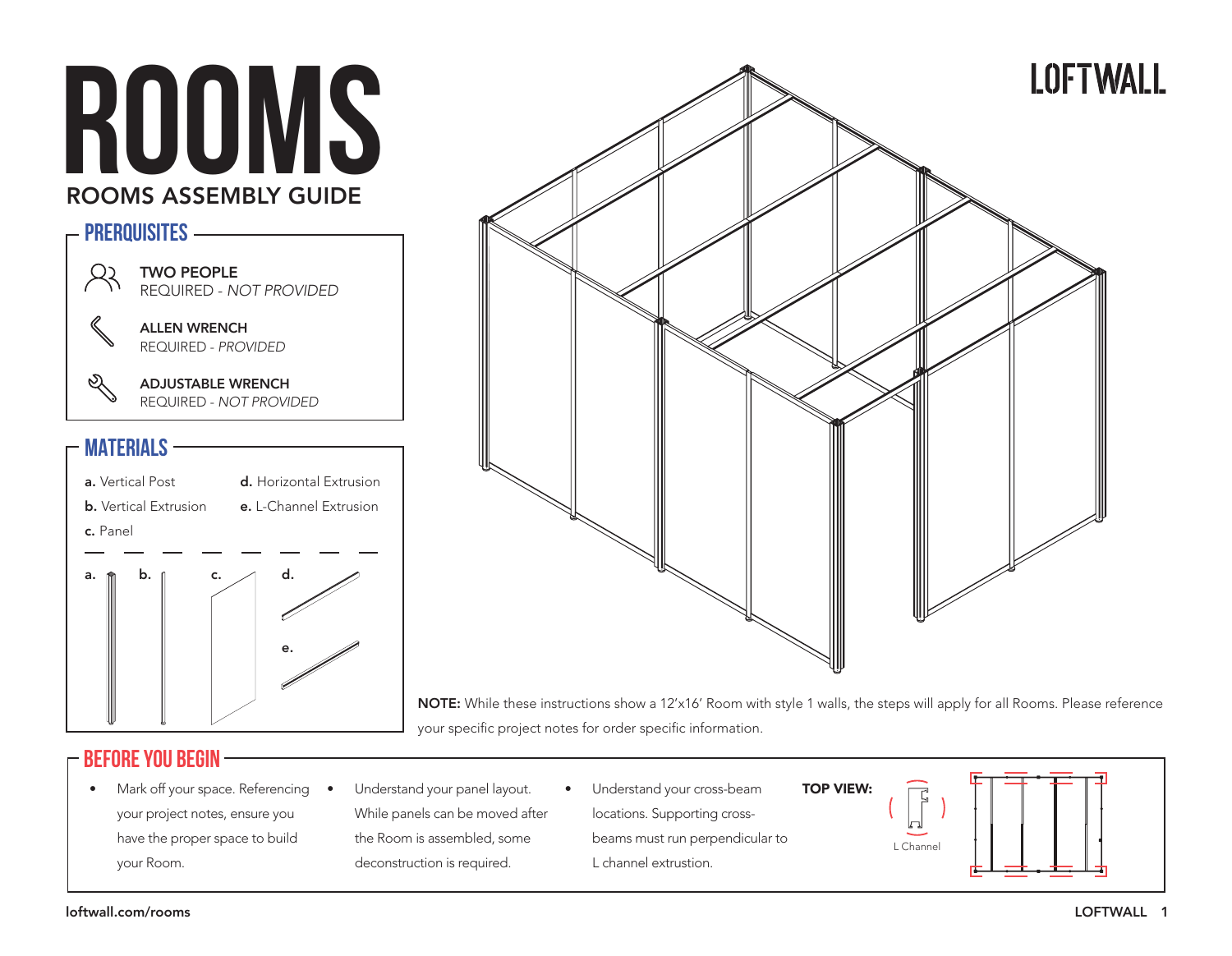# **ASSEMBLING THE FIRST WALL**

- 1. Starting in a corner. Person-1 holds the square 3" x 3" vertical post with attached leveling foot (approx. 90" H) upright while Person-2 locks the first horizontal extrusion.
- **2.** Person-2 will connect the adjoining vertical extrusion (approx. 90"H to match 3" x 3" vertical post) and locks into the bottom horizontal extrusion. Check the level of the horizontal extrusion prior to moving on to inserting panels. Extrusion should be level with bottom of 3" x 3" vertical post.
- 3. Person-1 should now hold both the vertical extrusion and the vertical post while Person-2 inserts panels from above. The number of panels and horizontal extrusions will depend on the wall style selected by the customer. See examples of each style at the bottom of this page!



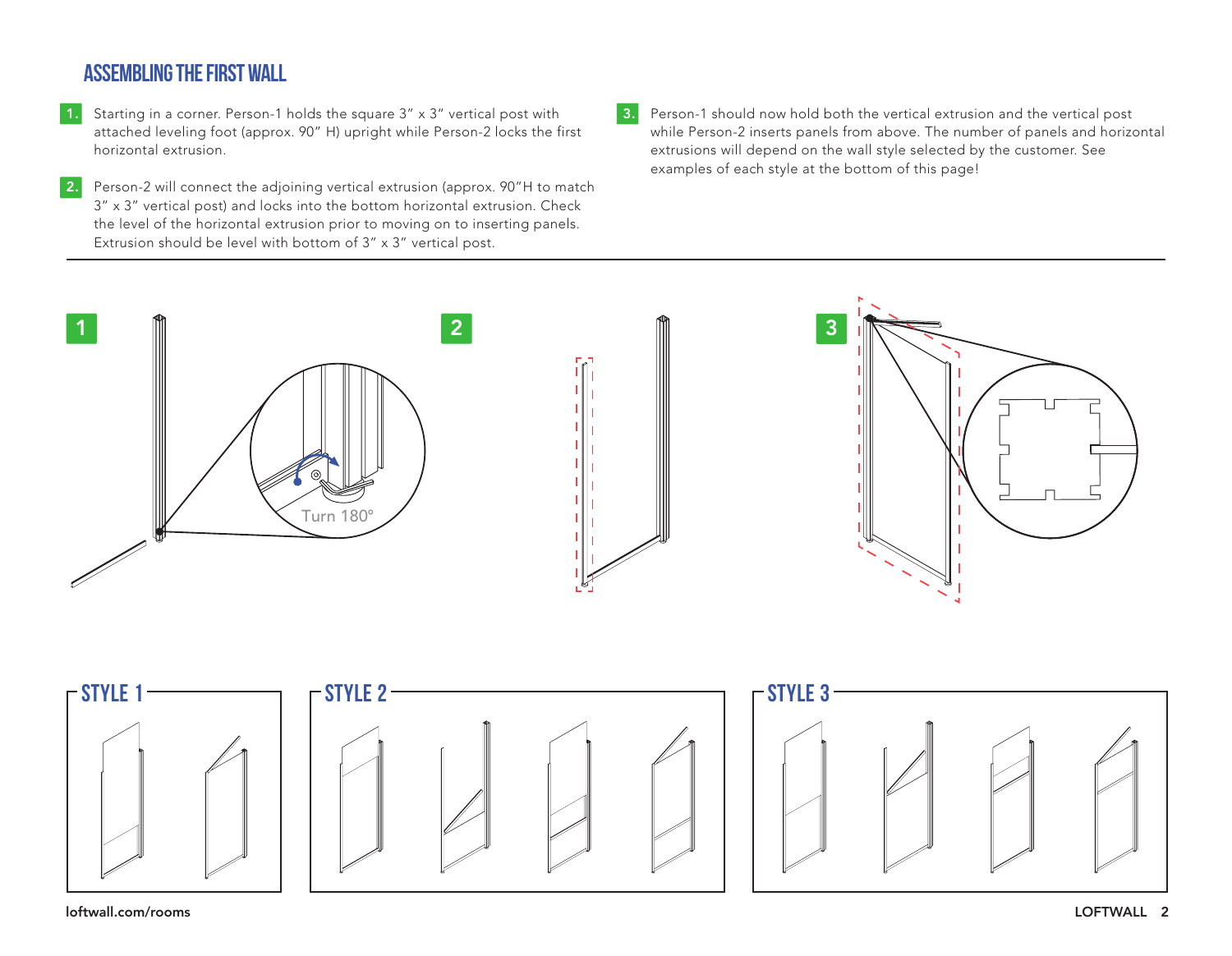# **BUILDING OUT THE SIDES**

- 4. While securely holding the previously built wall, steps 1 3 should be repeated on a perpendicular wall. This corner will provide stability that allows you to create longer runs.
- 5. (a-d) Once a corner is created, continue building the sides of the Room. Note the "Before You Build Your Room" section on using the proper top extrusion piece based on the location of your cross-beams. Additionally, any run of 4 or more walls will need to be split by a square  $3'' \times 3''$  vertical post.



loftwall.com/rooms LOFTWALL 3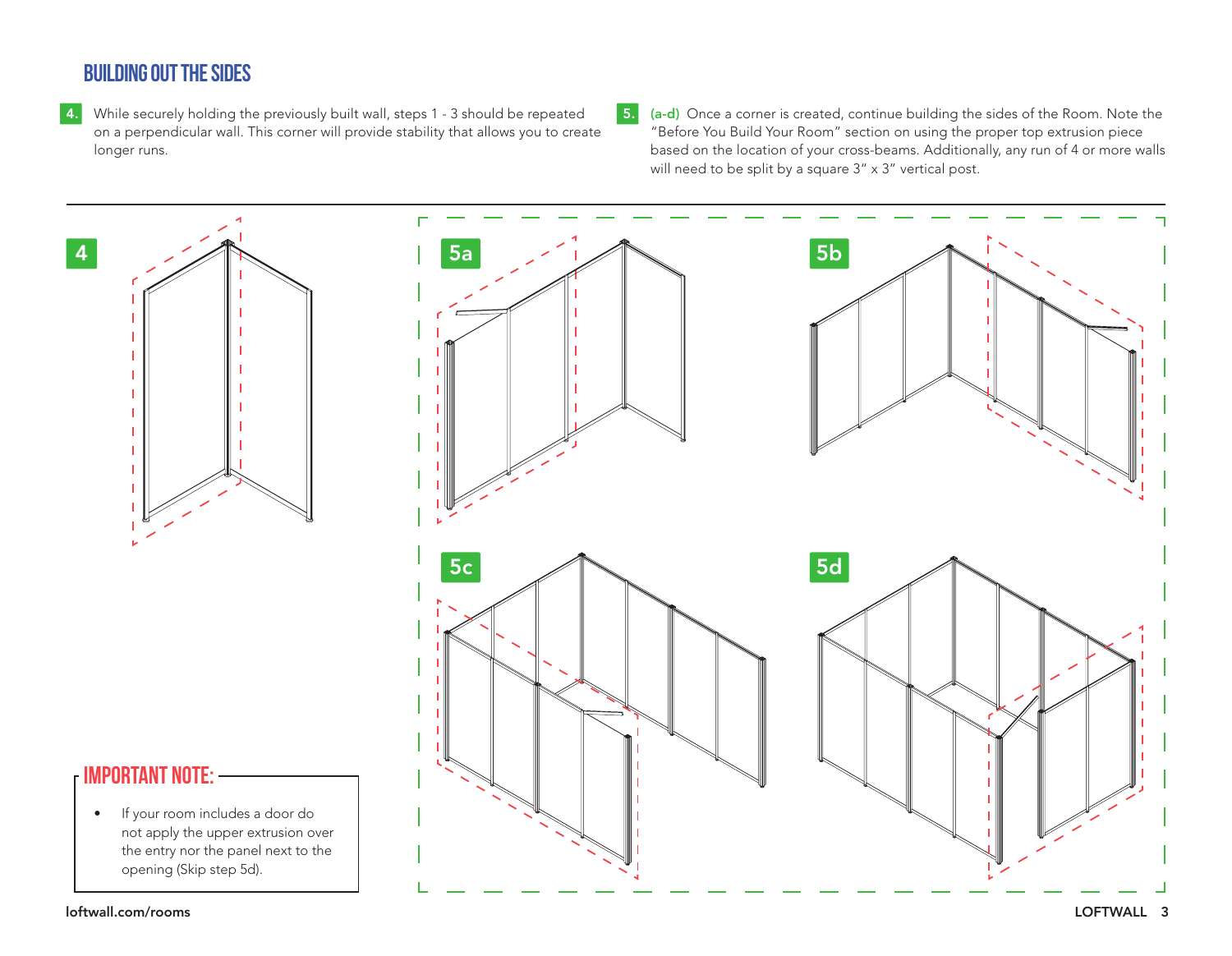# **LAYING THE CROSS-BEAMS**

6. Starting at one of the outside edges of the Room, begin locking the overhead cross-beams into place. For maxium stability, these cross-beams should be placed halfway between each wall width.

#### **NEXT STEPS**

- You've now completed the main part of Rooms installation. If your plan does not include doors: cheers, your job is done!
- If your plan does include doors continue to the next page for your next directions.



## **Cross-Beam LOCKING**

- To effectively reach across your room make sure to lock the cross beam extrusions together by inserting the extension and lining it up with the hole on the receiving extrusion.
- Tighten the pair and lock them with an allen wrench.

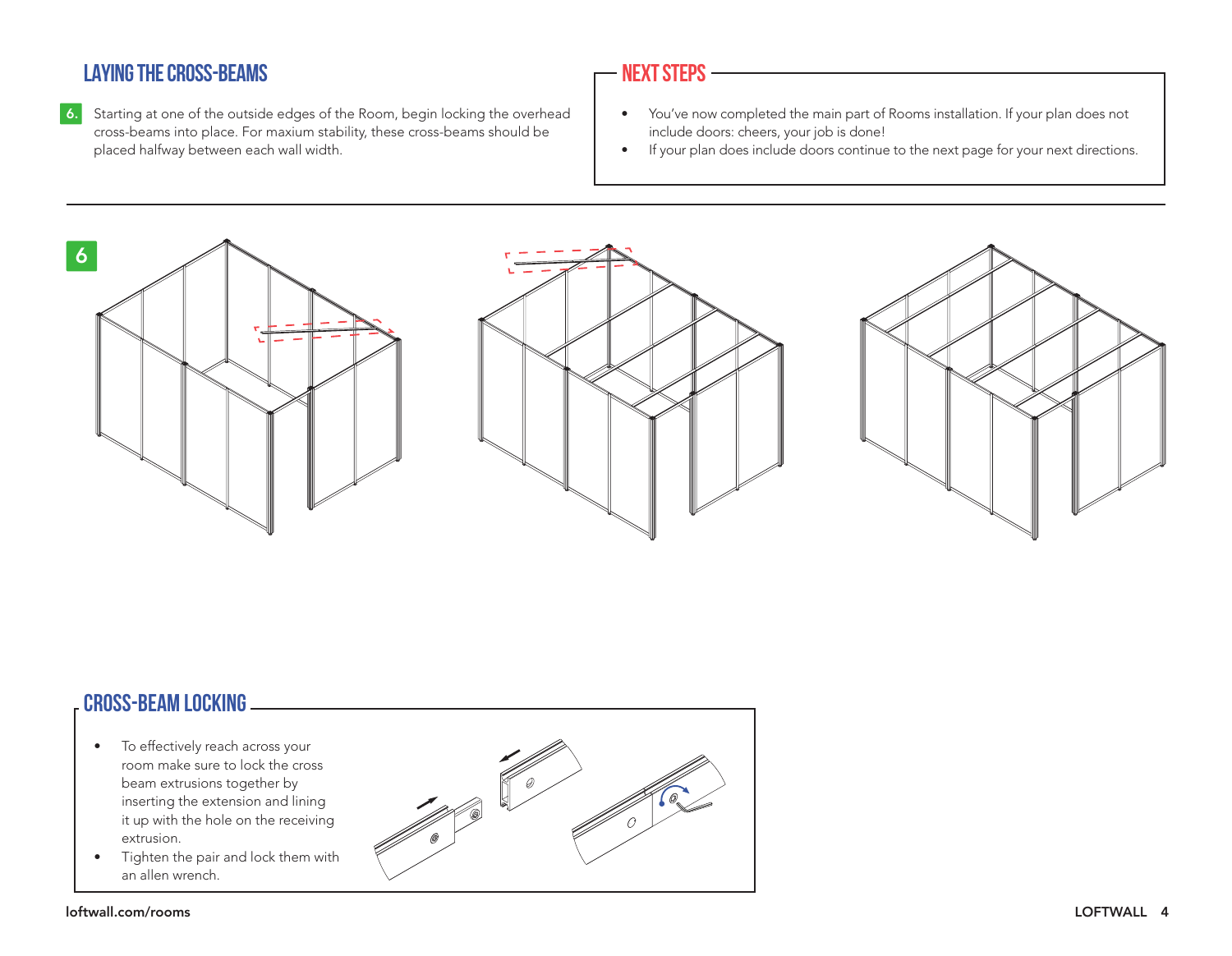# **DOORS** ROOMS ASSEMBLY GUIDE







j. Nut

h. Screw f. Hor. Extrusion i. Screw Nut

c. Bracket



**b.** Trolley



NOTE: While these instructions show a 12'x16' Room with style 1 walls, the steps will apply for all Rooms. Please reference your specific project notes for order specific information.

#### **BEFORE YOU Begin**

• To incorporate and attach the door to Rooms we must first adjust the wall(s), that share the side with the opening

by detaching them from the center channel and reattaching them to the outward most facing channel.

• The goal is to create a wall that is flush with the post for the

door to slide seemlessly.

ZOOMED, TOP VIEW:

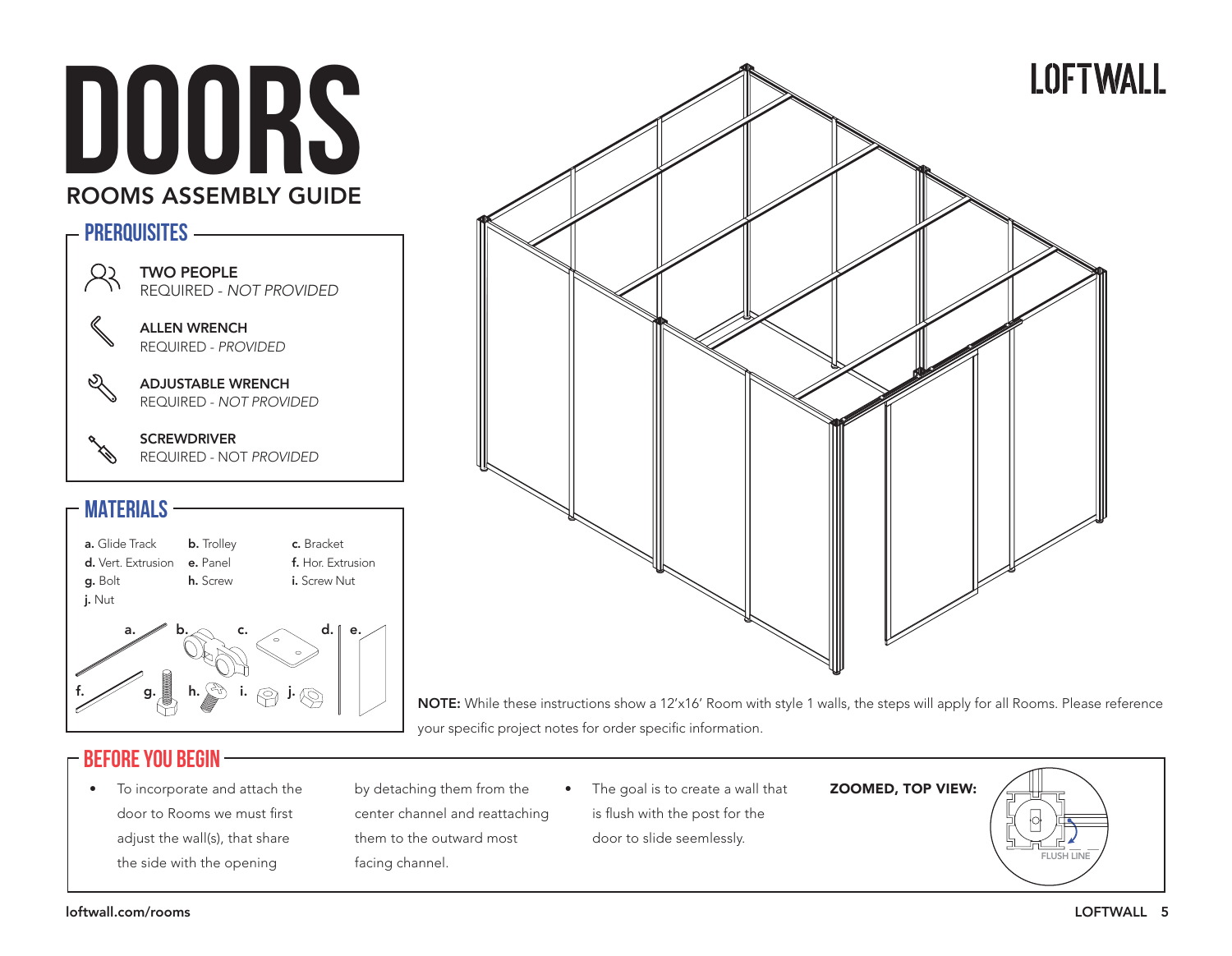# **Preparing the glide track**

- 1. Align the glide track to fall flush with the inside edge of the post and mark on the glide track where the extrusion and posts meet. Now that you have marked where each extrusion meets its post, bring the glide track and top extrusion down to to your work area.
- 2. Screw into the beveled side of the bracket using a screw and bolt. DO NOT FULLY TIGHTEN. Slide brackets into extrusion using the screw and bolts attached.
- 3. Align the brackets with the holes on the glide track, typically three per extrusion, then scren from the bottom up and tighten it with a bolt. Once those screws and bolts are set tighten the screws going into the extrusion.

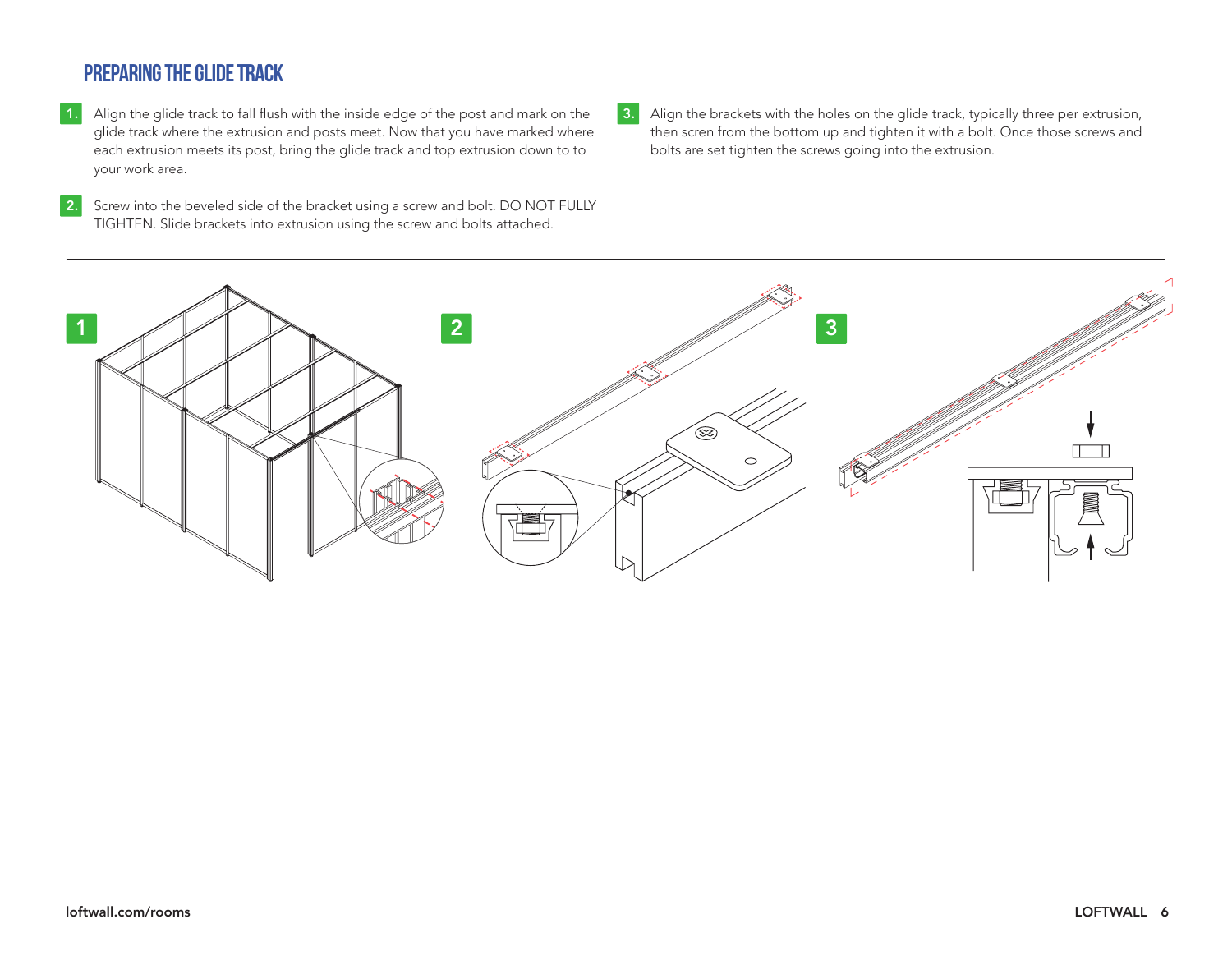# **preparing the door & TROLLEY**

- **4.** Like the walls in rooms, build your door using: one panel, and four extrusions; two short lengths for the top and bottom and two longer for the sides. Tighten them using the allen wrench.
- 5. Slide the head of the bolt into the top extrusion channel and loosely screw the nut in to allow for movement and adjustment. Bolts should be about two inches from each edge then secure the bolt by tightening the nut.
- 6. Slide a nut into the opening of the trolley and line up the openings.
- 7. Screw in the trolley to the bolt attached to the top of the extrusion.
- 8. At this point you should have two trolleys attached to the top of your door.



loftwall.com/rooms LOFTWALL 7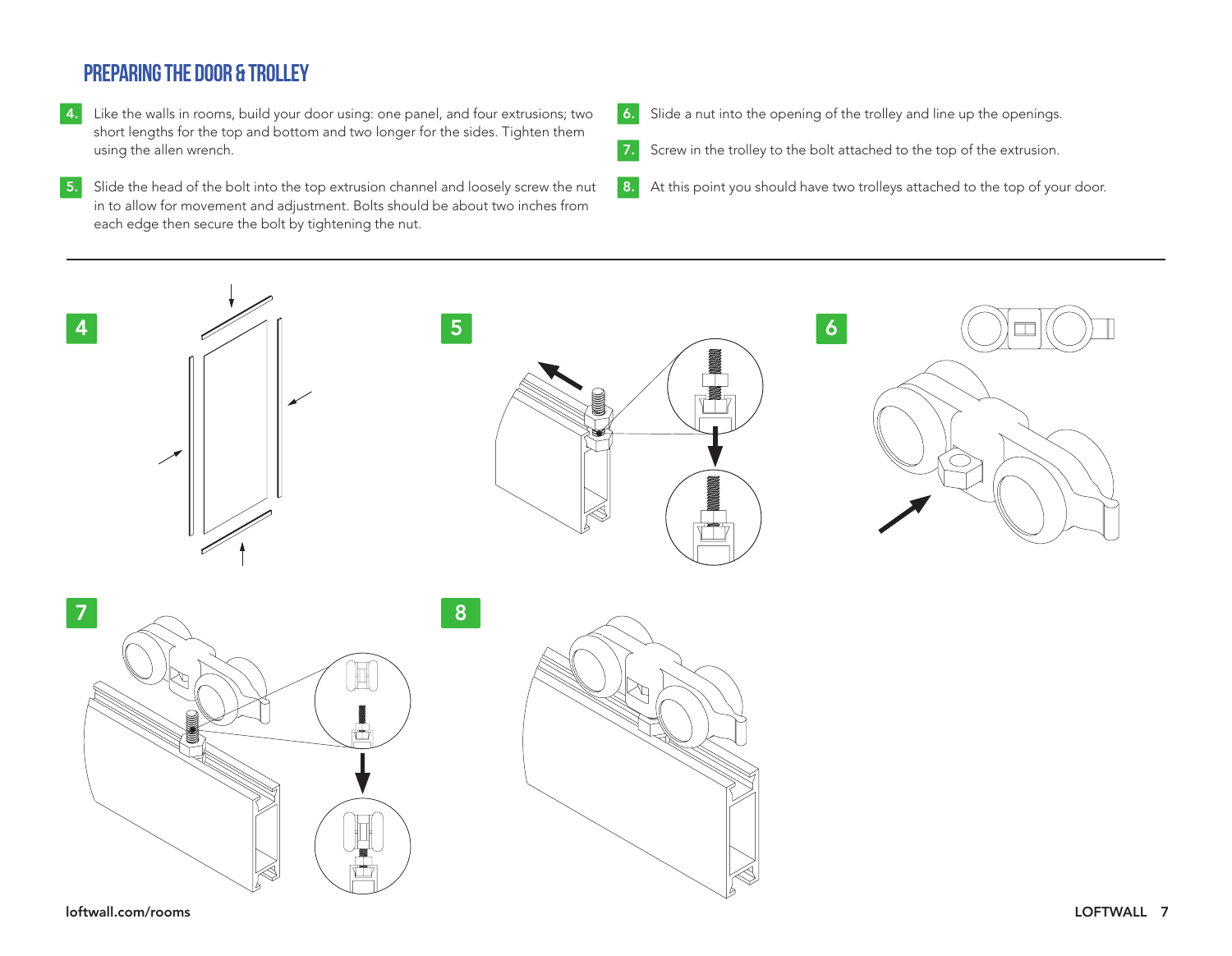# **Attaching track and door**

- 9. Now that the trolleys are on the top of the door, re-attach the extrusion that is connected to the track and secure it to the room.
- 10. Slide in one door stop into the track with the nut already placed on the top of the door stop. Tighten the stop to the bracket by using the allen wrench to screw the bolt upward, tightly into the track.
- 11. Raise the door and guide the trolley's into the track.
- 12. Repeat step 10. Be sure to position the stop according to where you would like the door to stop.

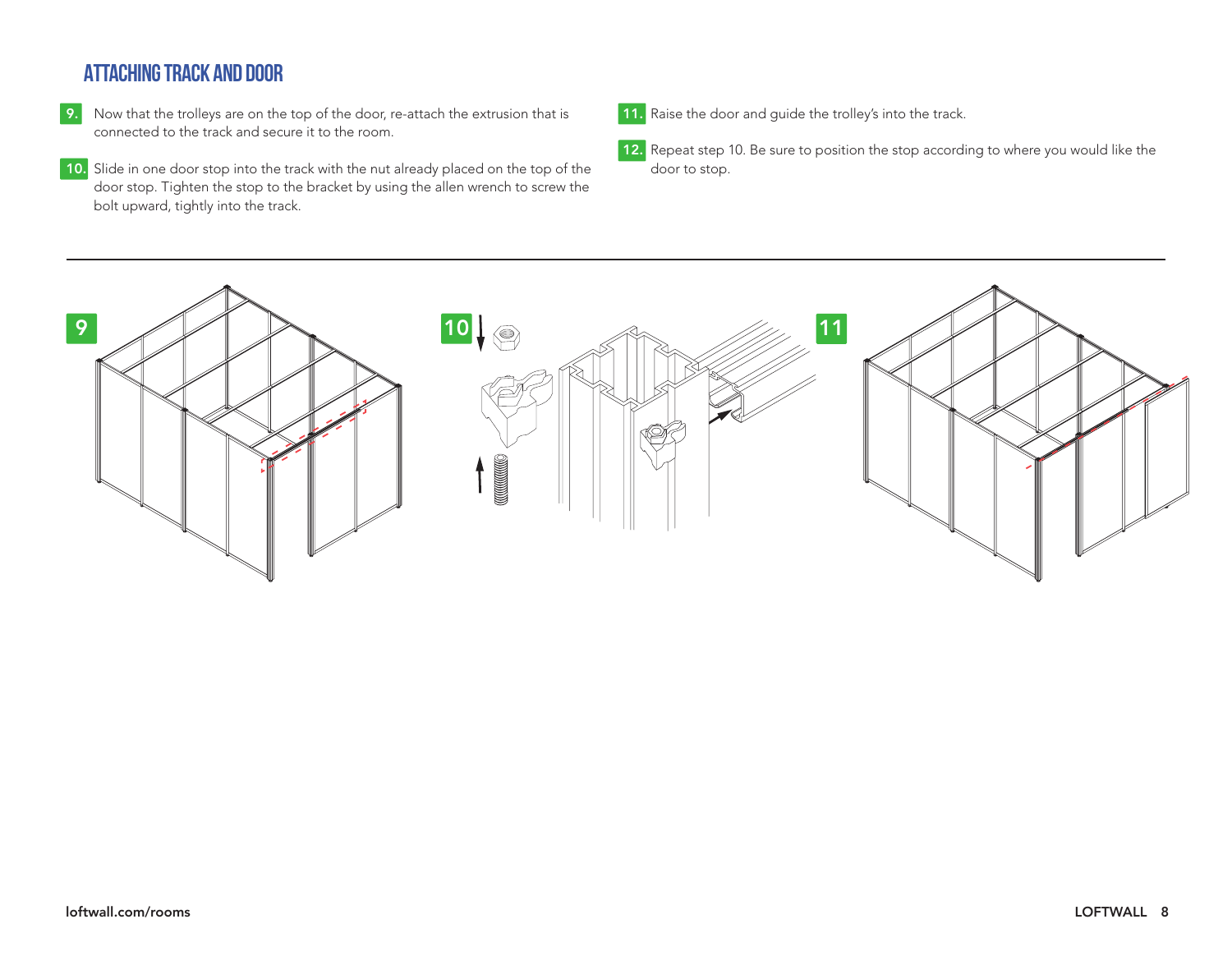# **BAFFLES** ROOMS ASSEMBLY GUIDE

#### **PRERQUISITES** TWO PEOPLE R2 REQUIRED - NOT PROVIDED ALLEN WRENCH REQUIRED - PROVIDED Q ADJUSTABLE WRENCH REQUIRED - NOT PROVIDED POWER DRILL ्<br>मू REQUIRED - NOT PROVIDED

#### **MATERIALS**





NOTE:If the Room has been built to completion without the baffles the builder will need to remove the crossbeams and the L-Channel Extrusion and use the top-extrusion included for the baffles.

| <b>MEASURING THE GAP</b>                                                   |               |               |   |  |               |  |
|----------------------------------------------------------------------------|---------------|---------------|---|--|---------------|--|
| There should be a 7" gap between<br>each baffle for optimal aesthetics and |               |               |   |  |               |  |
| acoustic. Use this ruler to easily measure                                 | $\frac{1}{2}$ | $\frac{1}{2}$ | ½ |  | $\frac{1}{2}$ |  |
| your gap.                                                                  |               |               |   |  |               |  |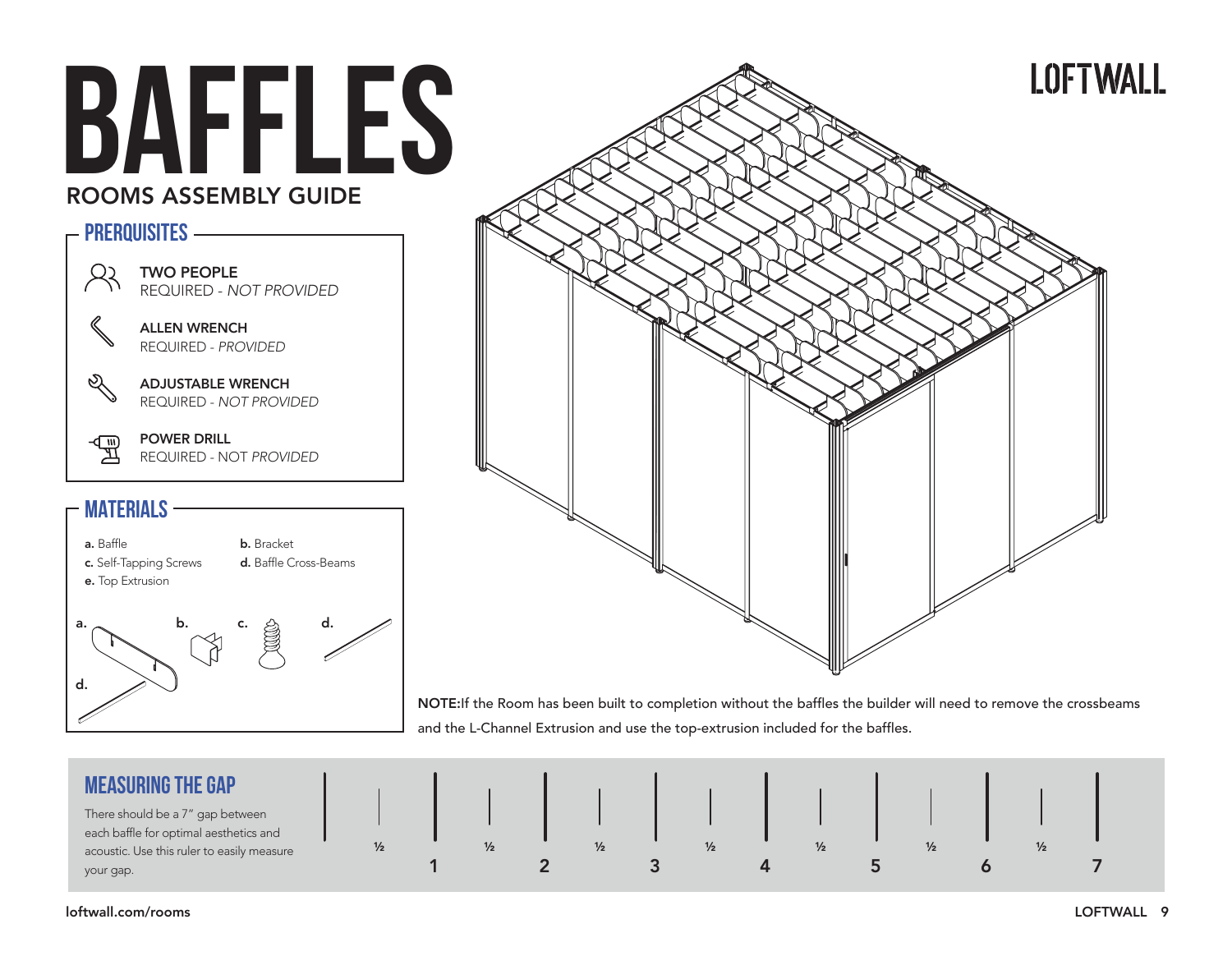## **ASSEMBLING THE FIRST WALL**

- 1. If baffle extrusion is longer than 8', assemble the two extrusions using the inline lock. Line crossbeams up before inserting lock.
- 2. Lock the beams together by tightening the cam locks a full 180°.
- 

3. Once you've run out of crossbeams to join pair them together and begin sliding the baffle onto the beams through the cutout holes. Be sure to leave 7-inches of space between each baffle. You can use the ruler on the first page of the baffle instructions.